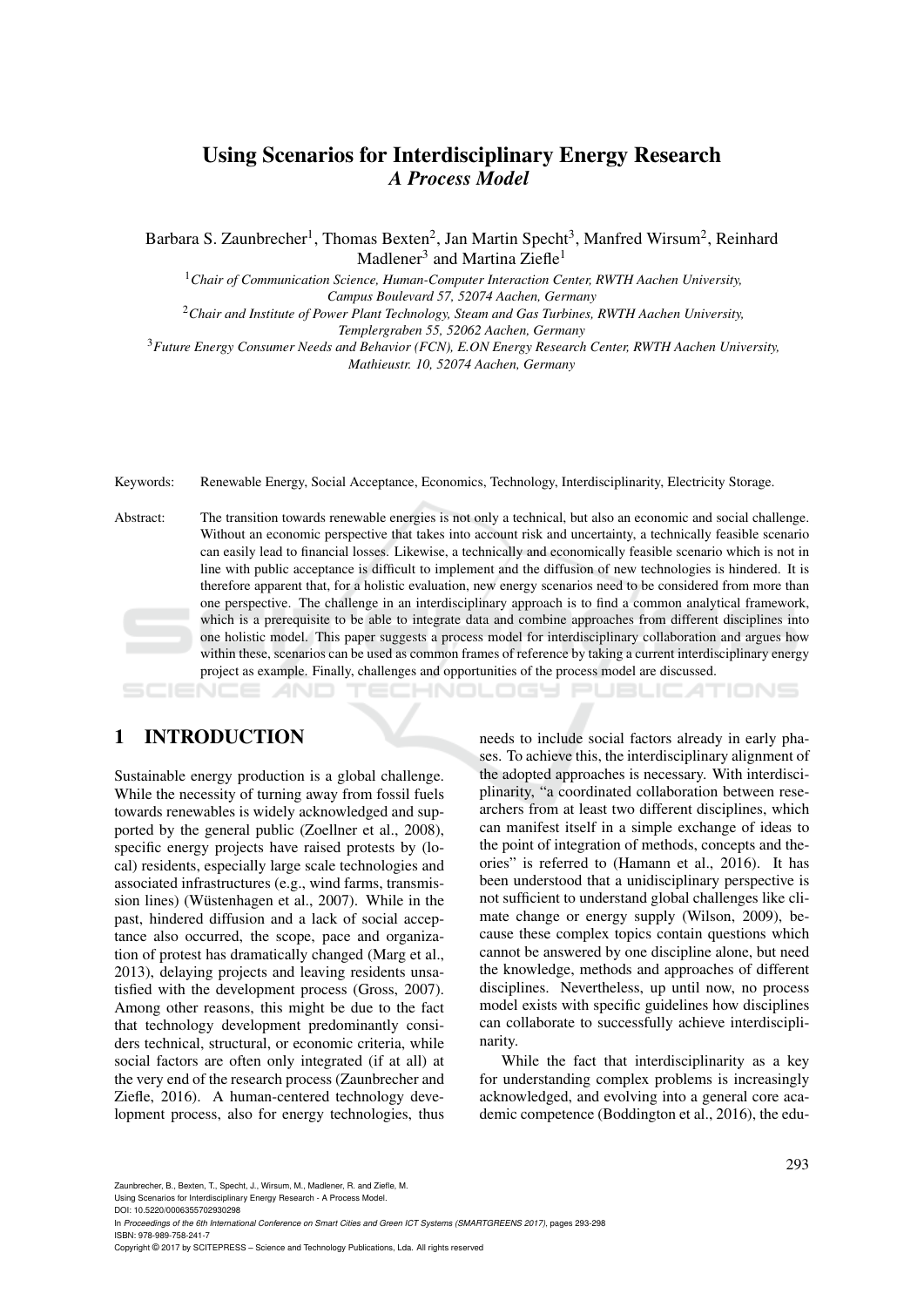cation at universities does not systematically incorporate interdisciplinarity as an inherent component of content-related questions across disciplines and it is rather treated as a stand-alone competence. Thus, specific research questions are mostly handled within the narrow limits of disciplines, and, if at all, possibly opened up for other disciplinary perspectives after the disciplinary approach is already finalized.

We argue that this shortcoming of academic education is due to the lack of a balanced methodological procedure, such as a process model, which allows to integrate the essential perspectives from the beginning of the problem-solving approach. In this paper, a conceptualization of interdisciplinary research is presented, in which scenarios play a key role for interdisciplinary collaboration. The model is designed to overcome barriers of interdisciplinary work such as diverse disciplinary perspectives, formed by different knowledge, socio-cultural upbringing, a different cognitive thinking, languages, methodologies, and code of practices (Lattuca, 2002; Hamann et al., 2016). The approach presented can be transferred to other interdisciplinary projects.

# 2 INTERDISCIPLINARY PROCESS MODEL

The process model (Figure 1) described in this chapter is exemplarily applied to the interdisciplinary energy project "KESS", in which researchers of the disciplines communication science and linguistics (=social perspective), mechanical and electrical engineering (=technical perspective), and economics are involved, exploring future energy supply for municipalities. In order to illustrate the interdisciplinary procedure, we first describe the process model in an abstract way and then elaborate on the specific energy scenarios used. The process model describes a continuum, from an "informal communication of ideas" to "formal collaboration" (Lattuca, 2002).

In stage one, the three perspectives (technical, economic, social) are marginally connected by the common research object "energy supply for municipalities". Each member approaches the topic from its own perspective, with its own methods. This also means that there are mostly unidisciplinary research questions, such as the interconnectivity between different technical parameters in the system from a technical perspective (Bexten et al., 2016b), or the perception of single components of the system from a social perspective (Zaunbrecher et al., 2017). For these studies, the research object (scenario) is loosely defined as a framework for the different perspectives. It is specified, e.g., which components the energy supply system contains, how many inhabitants the municipality has, and also how large the annual electricity consumption is and how large the share of renewables in the electricity supply of the municipality is.

This first stage cannot be referred to as truly interdisciplinary, as the perspectives and their methods or parameters are not interlinked yet. Rather, it presents a case of multidisciplinarity, in the sense that "every component of [the] research problem calls for a different science" (Krohn, 2010). This initial stage is, however, no less valuable, because each discipline first needs to acquire an understanding of relevant issues from its own perspective as a solid basis for later cooperation, as disciplinarity is "considered [one of] the most important factors for successful interdisciplinary collaboration" (Hamann et al., 2016).

The second stage, the "multidisciplinary approach with exchange", is similar to the first stage: all disciplines still approach the topic from their own perspective and with their own methods. Additionally, however, exchange between the three perspectives has started. At this time, requirements of the different perspectives regarding information or specifications from other disciplines should also be shared. Methods, approaches and terminology are communicated to create a mutual understanding for the disciplinary approaches (Armstrong and Jackson-Smith, 2013). This is necessary to prevent misunderstandings between disciplinary perspectives and a lack of understanding for possible contributions from other disciplines as well as for intersections between the disciplines (Hamann et al., 2016). The communicative basis which is founded in this stage is essential for the definition of scenarios in the subsequent steps.

Stage three is the first one in which interdisciplinarity is visible in the working process, and in publications arising from the collaboration in this stage. Bilateral teams are formed which approach a common topic, align their scientific approaches, combine methods and work on research questions which cannot be answered by one perspective alone, but need the knowledge and the methods of several perspectives. In the project at hand, these were questions of socioeconomic, socio-technical and techno-economic nature (Zaunbrecher et al., 2016). During this phase, central benefits of interdisciplinary collaboration become visible, such as the widening of the horizon of the researchers involved, the combination of knowledge, and the innovative potential (Hamann et al., 2016). This is also the stage in which common scenarios start to play a key role. They define the boundaries and application fields as well as obligatory and optional components and form the basis for stages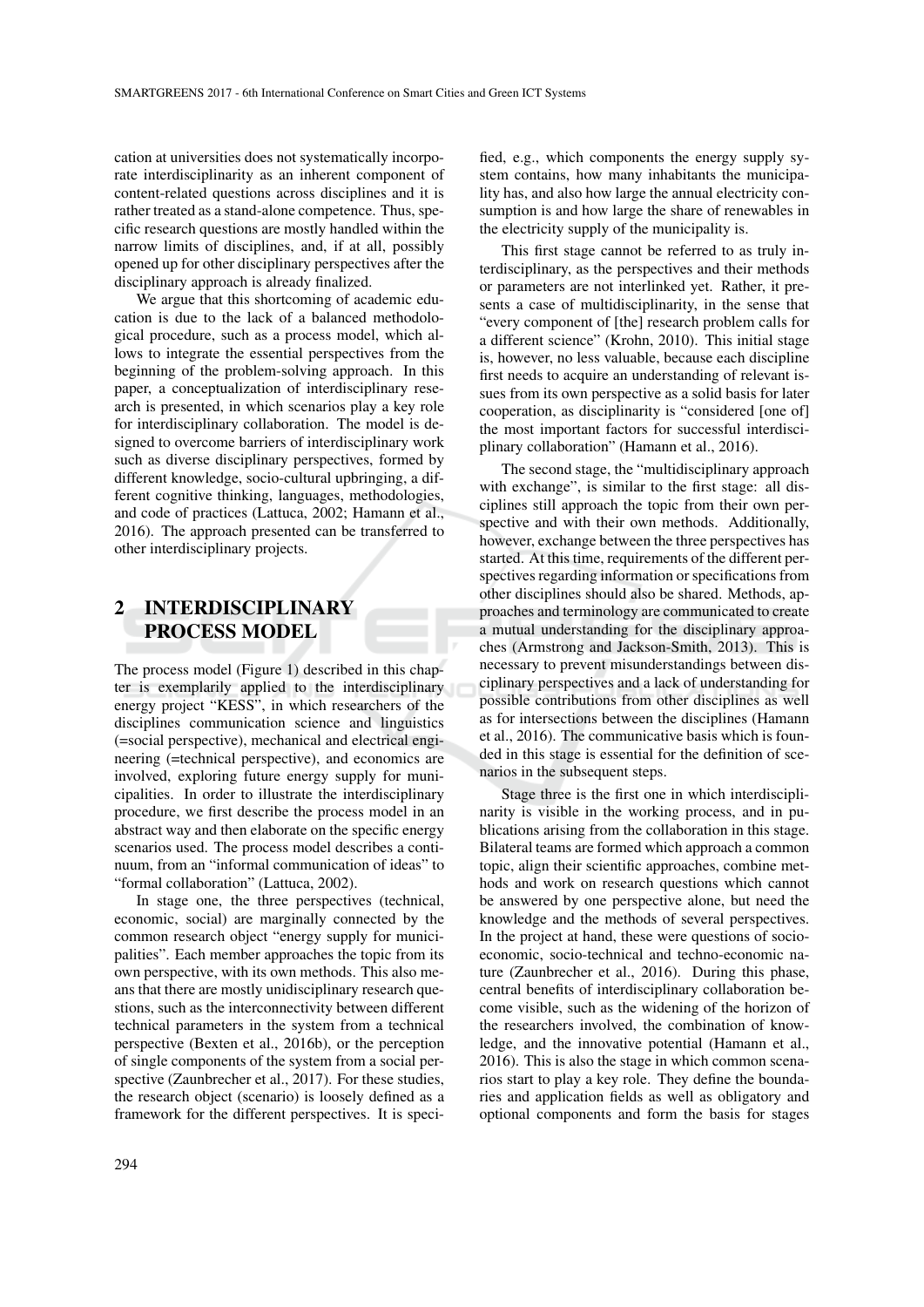

Figure 1: Process Model for Interdisciplinary Collaboration.

four and five (specific scenarios used in the exemplary project are presented in Section 3). The scenarios become necessary in this stage because the data acquired through the different methods applied need to be integrable. For this, a common basis is needed, which refers, e.g., to the level of detail in which a technology is analyzed.

In stage four, elaborated communication across the three perspectives and mature interdisciplinarity is achieved. The research topic is approached with a multi-method methodology, combining viewpoints, methods and approaches from all perspectives. Stage four is thus an advancement to stage three by combining not only two, but all perspectives involved. It is furthermore the prerequisite to stage five, in which an integrated, interdisciplinary index is created for the holistic assessment of energy supply scenarios. This requires the data of all perspectives to be comparable and integrable, for which the basis was formed in stage three by defining specific scenarios.

#### 3 DEFINITION AND HND INTEGRATION OF ENERGY SCENARIOS

From stage three onwards, specific scenarios were used to coordinate interdisciplinary research and to facilitate the integration of results from different perspectives. In the stages before, the scenario was loosely defined to provide a framework for research.

In our exemplary case, this referred to the following conditions: The municipality to be supplied with energy has 10,000 inhabitants, thus the annual power consumption is expected to be 20 GWh. The annual power consumption should be covered integrally by locally produced electricity from renewable energy sources (wind power, photovoltaics (PV)), i.e. 20 GWh of "green" electricity should be produced in one year. The municipality should be connected to the grid (no isolated, autarkic solution), so it can rely on electricity supply from the grid at all times, and "black-outs" are avoided when no electricity can be produced from renewables and no stored electricity is available. Also, this means that at times when there is more locally produced electricity than could be used

or stored, it can be fed into the grid. Additionally, battery and hydrogen storage are specified as electricity storage possibilities.

For the renewable sources, a reference year in the region of Aachen, a mid-sized city in Western Germany, is chosen to provide data for solar radiation and wind speeds. For solar power, installation on rooftops was assumed rather than a solar park. Furthermore, the types of components used (wind turbines, solar panels, battery storage, hydrogen storage) are technically specified (Bexten et al., 2016a).

# 3.1 Disciplinary Parameters and Scenario Requirements

Apart from the reference framework described above, each perspective had specific requirements for the definition of the scenarios.

*Technical:* From a technical point of view, the scenarios are used to quantify the impact of the specified dispatchable energy conversion and storage components on the electrical self-sufficiency of the municipal energy supply system. In addition, the resulting operational demands on the dispatchable components are analyzed. These investigations require information on the time-dependent dispatch and performance of the individual system components within the scenarios. To be able to provide this data, detailed technical component models, incorporating part-load characteristics and operational flexibility parameters, have to be integrated into an overall model of a municipal energy supply system and a corresponding operational strategy has to be defined. This approach subsequently enables the simulation of the energy supply system operation within a predefined scenario.

In addition to the evaluation from a technical perspective, selected simulation results also function as basic input parameters for the scenario analysis from an economic and social perspective.

*Economic:* Scenarios are required for the economic assessment to estimate costs and risk of different asset portfolios. Besides the pure amount of costs, this also helps to decide between a framework in absolute or in relative values. It turns out that a framework based on levelized costs of electricity supply and storage would be favorable since it makes a comparison of assets with different life expectancies as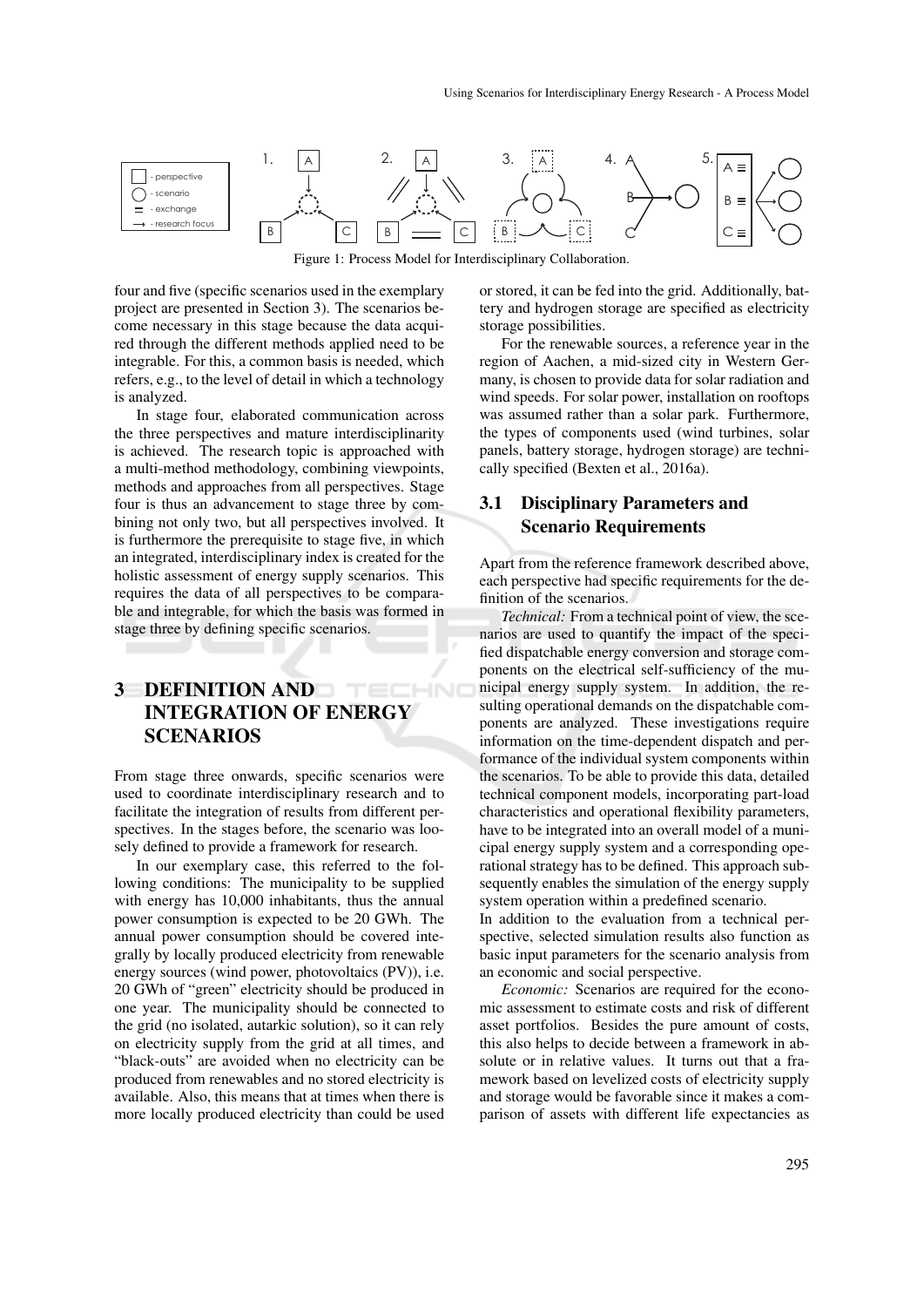well as different operational strategies easier. The second aspect is the investment risk, which should also be considered in an economic evaluation. Scenarios based on different asset portfolios were used to illustrate the trade-off between profitability and risk (Madlener, 2012). They can help to estimate how much stronger the impact of a bias in the estimates is (such as for the amount of wind or the electricity exchange prices) in scenarios which focus on only one technology in comparison to those which are more versatile. The results can later also be analyzed from a social perspective.

*Social:* From a social perspective, research questions for which the scenarios were required included social acceptance and attitude towards the combination of components and possible trade-offs. For this, it was necessary to have specific technical information, most importantly with regard the number and size of the components as well as technical consequences for specific combinations (e.g., the degree of selfsufficiency, defined as periods where the municipality used their own, locally produced electricity from renewables), as it was hypothesized that these parameters were relevant for acceptance. Additionally, the scenarios should be defined in a social context in order to be understandable for laypeople. At the same time, they should provide a level of complexity which allowed to vary certain parameters (e.g., electricity mix and types of energy storage). Finally, the total number of final scenarios should be manageable within a single survey, so that a comparison between all scenarios by a participant would be possible.

### 3.2 Final Scenarios

The final scenarios (Table 1) were based on the "lowest common denominator" of the requirements from the three perspectives: the definition of the electricity mix (based on PV and wind power) and the type of storage technologies. The electricity mix was defined in shares, which were mostly influenced by technical and social considerations: The shares should correspond to an integer number of the same type of wind turbines to make the scenario feasible (e.g., not 3.5 wind turbines), but at the same time, they should be substantially different between the scenarios (e.g., not 33% vs. 35%), so that the differences are relevant to laypersons. According to these requirements, shares of around 30/70 and 50/50 were chosen. The electricity storage type was operationalized by the differentiation between different storage strategies. It was refrained from including, e.g., different types of batteries or hydrogen storage options, as there were considered too detailed information for laypersons. The

combination of these two factors resulted in 12 scenarios (Table 1) which are used in subsequent stages for interdisciplinary research approaches.

# 3.3 Integration of Scenarios in Disciplinary and Interdisciplinary Research

The scenarios defined in Table 1 were used in disciplinary and interdisciplinary research approaches.

*Technical:* In a first step, the described scenarios were used as input parameters for the simulation of the municipal energy supply system operation. The subsequent analysis of the simulation results mainly focused on the impact of the different dispatchable components on the system self-sufficiency utilizing various technical evaluation parameters. The results were, in turn, used in the studies on the social acceptability of scenarios. In addition, the flexibility demand on the individual dispatchable components (e.g. no. of start-ups, load gradients) was evaluated (Bexten et al., 2017). In a next step, the scope of the scenarios and the associated simulations will be extended to the municipal heat demand and the potential to provide the required heat with the dispatchable system components. The influence of different energy supply system operational strategies, incorporating economic parameters, will be in the focus of further research.

*Economic:* To enable potential decision makers to evaluate the trade-off between risk and value, a presimulator was programmed. As input to this simulator, the parameters and limitations from the technical perspective had be taken into account. While less precise than the technical simulation, this presimulator allows for a quick overview about the economic viability and risks of different technical portfolios, which can subsequently be addressed from a social perspective. The outcomes can help to keep risk at a socially acceptable level without losing too much of the economic value.

*Social:* In the initial, exploratory socio-technical analyses (cf. Step three, Section 2) the scenarios were used in discussions with laypersons by integrating them in an interactive scenario builder (Figure 2). It was used by participants to create their own, favored scenarios and served as an anchor in the discussion to remind participants of the different components and help them imagine the situation in the municipality. Using the specific scenarios, acceptance-relevant factors for single components (e.g, hydrogen storage) as well as combinations of components were identified, and also factors defining trade-offs between scenarios. Further research will include quantitative analyses of the scenarios with regard to social acceptance.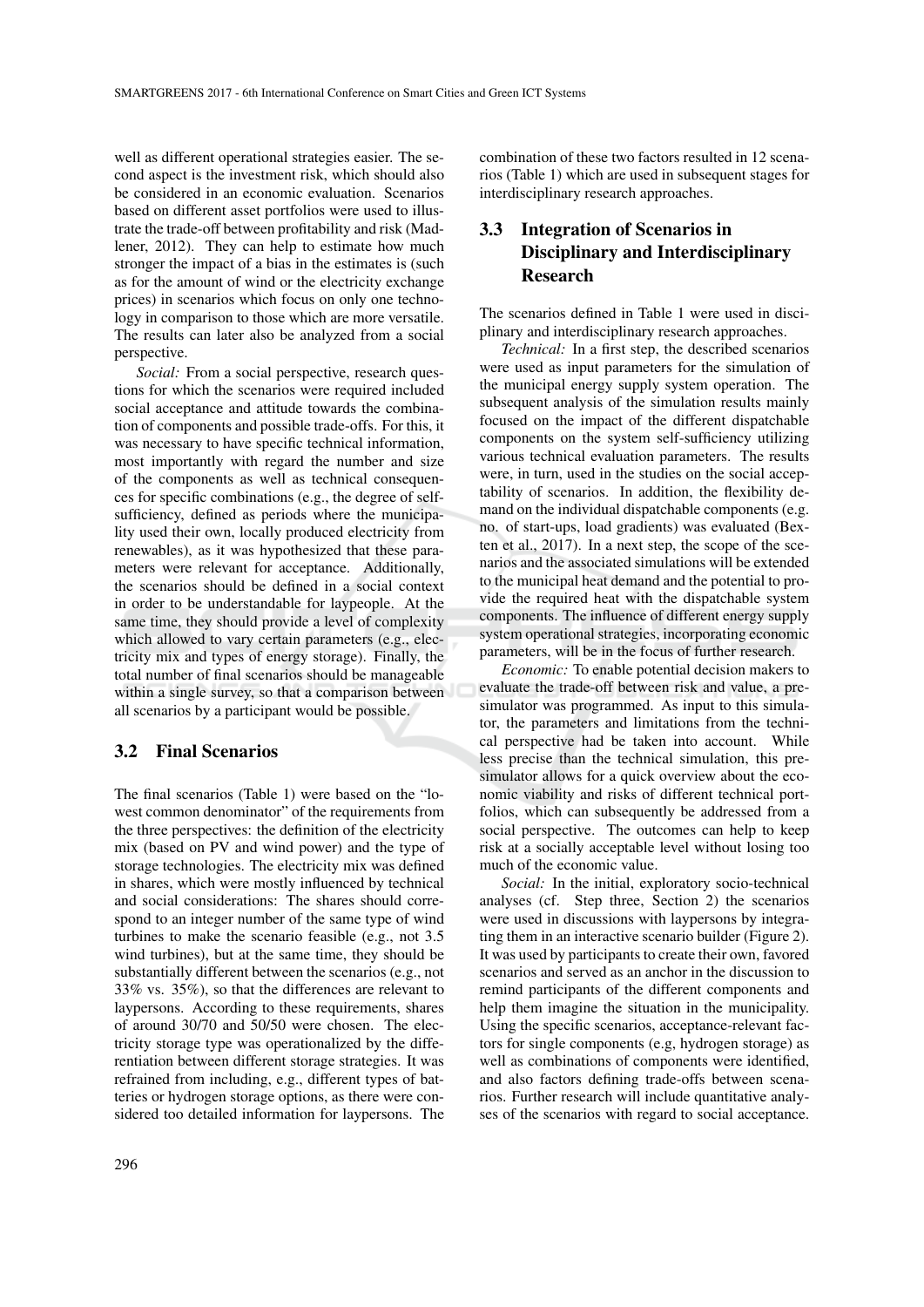| raore 1. $Bingy$ suppry section tos. |                        |                                        |      |                            |
|--------------------------------------|------------------------|----------------------------------------|------|----------------------------|
| <b>Scenario</b>                      | <b>Electricity mix</b> | No. of wind turbines No. of PV modules |      | <b>Storage</b>             |
| A1                                   | 73% wind, 27% PV       |                                        | 1025 | no storage                 |
| A <sub>2</sub>                       | 73% wind, 27% PV       |                                        | 1025 | battery storage            |
| A <sub>3</sub>                       | 73% wind, 27% PV       |                                        | 1025 | hydrogen storage           |
| A4                                   | 73% wind, 27% PV       |                                        | 1025 | hydrogen + battery storage |
| <b>B</b> 1                           | 49% wind, 51% PV       |                                        | 1960 | no storage                 |
| <b>B2</b>                            | 49% wind, 51% PV       | 2                                      | 1960 | battery storage            |
| B <sub>3</sub>                       | 49% wind, 51% PV       | 2                                      | 1960 | hydrogen storage           |
| <b>B</b> 4                           | 49% wind, 51% PV       | $\mathfrak{D}$                         | 1960 | hydrogen + battery storage |
| C <sub>1</sub>                       | 24% wind, 76% PV       |                                        | 2695 | no storage                 |
| C <sub>2</sub>                       | 24% wind, 76% PV       |                                        | 2695 | battery storage            |
| C <sub>3</sub>                       | 24% wind, 76% PV       |                                        | 2695 | hydrogen storage           |
| C4                                   | 24% wind, 76% PV       |                                        | 2695 | hydrogen + battery storage |
|                                      |                        |                                        |      |                            |

Table 1: Energy supply scenarios.

The results can then be re-integrated into the technical as well as economic modeling, approaching the last step of the research model.



Figure 2: Scenario builder for social acceptance studies.

## 4 DISCUSSION

The process model presented requires the different perspectives to settle on compromises, often at the expense of detail, to be able to integrate the different perspectives (for example when negotiating the scenarios). It could thus be argued that the model results in a lack of depth of the analyses (Hamann et al., 2016). To avoid this, a continued disciplinary approach next to the interdisciplinary analyses is necessary. This means that while input parameters for the interdisciplinary analyses might not cover in depth the research question of a single discipline, this can well be achieved by taking the interdisciplinarily agreed upon scenarios as starting point for more detailed disciplinary analyses - next to analyses on a level which can be integrated with other disciplines.

While the process model was successfully applied to the KESS research project, there might be projects

and constellations of perspectives for which the application is more challenging. The KESS project, e.g., involved researchers of the same university, which means that the frequently reported organizational barriers in interdisciplinary projects were possibly lower than in projects with researchers of different organizations (Cummings and Kiesler, 2005). Despite the great value of the process model for the project work, it remains an open question what exactly influences the success of interdisciplinary research, whether it is the project itself (content), the perspectives involved (disciplines) or the specific researchers involved (personalities). Success or failure of an interdisciplinary project should thus not be attributed to a process model (or lack thereof) alone. However, independent of other factors enabling interdisciplinary success (Calero Valdez et al., 2012), a process model such as the one described is a decisive enabler of interdisciplinary work. Still, future research should address the applicability of the model to other interdisciplinary projects and the personality of team members to be able to steer team communication.

For responsible university education, it could be promising to form novel modules in different faculties, in which interdisciplinary methods are interlinked with content related questions to teach multiperspective problem solving.

# 5 CONCLUSIONS

For complex problems of worldwide relevance, such as energy supply, integrated, interdisciplinary approaches are inevitable. The step-wise model presented in this paper answers the need for specific, content-driven guidelines for interdisciplinary research and exemplifies how specific scenarios can be used as key elements, from which socio-technical,